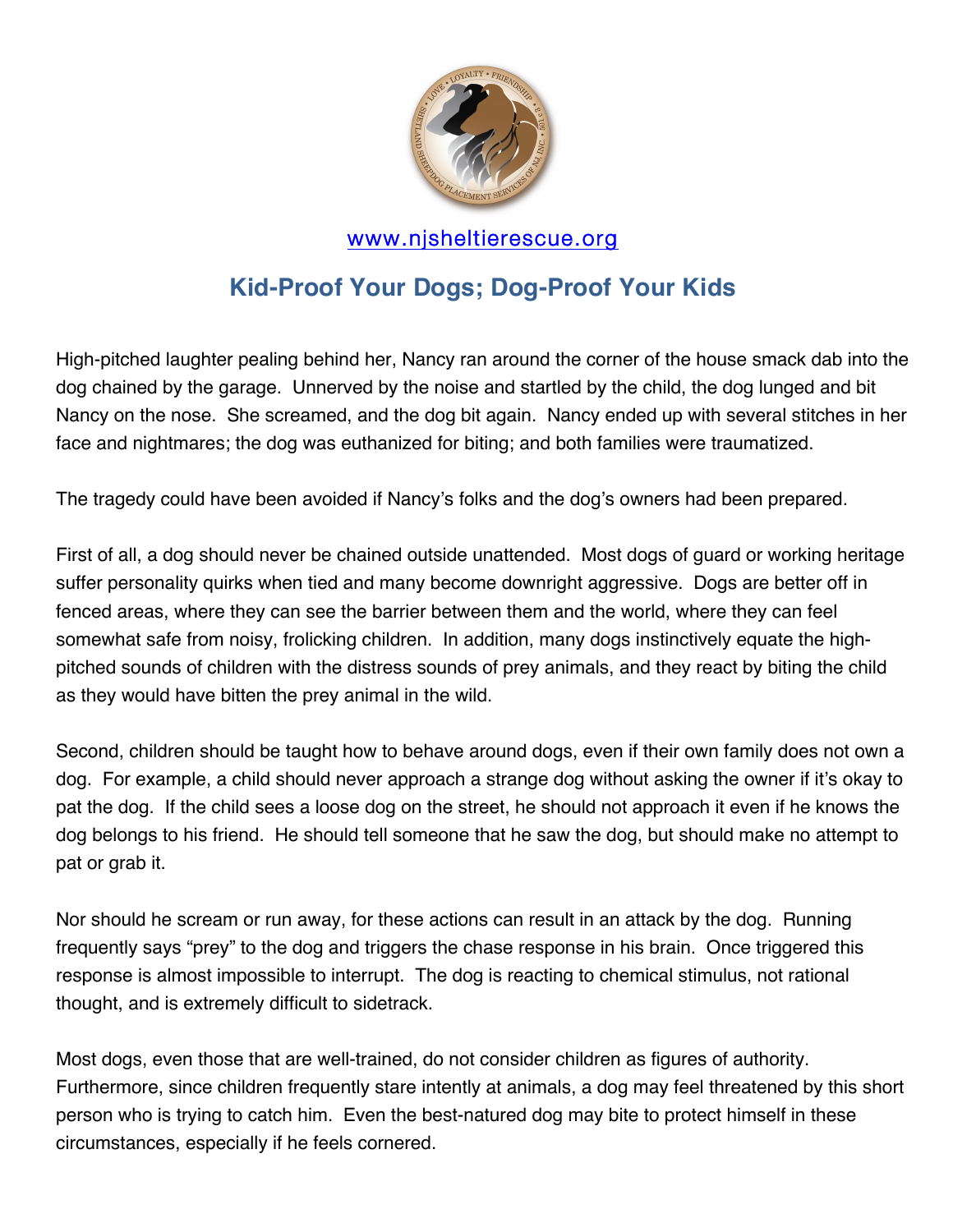

## www.njsheltierescue.org

Once a child is given permission to approach a dog, they should present their closed fist for the dog to sniff. This protects the fingers in case the dog is frightened and tries to nip. Children should never hug a dog that is not their own, and should only hug their own dog very gently IF the dog can tolerate the hug. Children should be taught to never hit dogs with their hands or an object, and to never tease a dog in any fashion. Many dog bites occur because the child teases the pet beyond endurance. They should also be taught to lower their voices when playing with the dog, and to leave the dog alone when he's sleeping, eating, or ill.

Dog caretakers share the responsibility for bite prevention as well. The more a dog is exposed to GENTLE children, the more tolerant of children they will become. Socialization can be as simple as walking the dog near a playground where children are making noise, running about, playing ball, throwing a Frisbee, playing soccer, or walking through the neighborhood while the kids wait for the school bus. Constant exposure of this type will accustom the dog to the presence and antics of children.

The dog should never be left alone with a child less than five years of age. A young child may challenge or injure the dog unintentionally and the result could be tragic. Dogs and children should be separated at snack time so the dog doesn't learn to steal food from tiny hands. The dog should have a place he can call his own, a retreat, a private room, a den. The children should never be allowed to bother the dog when he is in his place. If the dog has access to a fenced yard, owners should make sure that neighborhood children cannot accidentally or intentionally tease him.

Kids often begin by goading the dog to bark then to snarl. Or they may throw things at him to chase him away from the fence. However it begins, the end result is usually the same. The kids learn that teasing the dog gives them a feeling of power tinged with the possibility of danger and the dog learns to hate kids. This hatred may be manifest as fear or as aggression, and may end when a child is bitten and the dog is taken to the shelter where they will most likely be killed. If the dog does not like the children, the children must change their behavior. Most dogs are wary of staring, of quick movements, and of high-pitched screams, all of which are typical of small children.